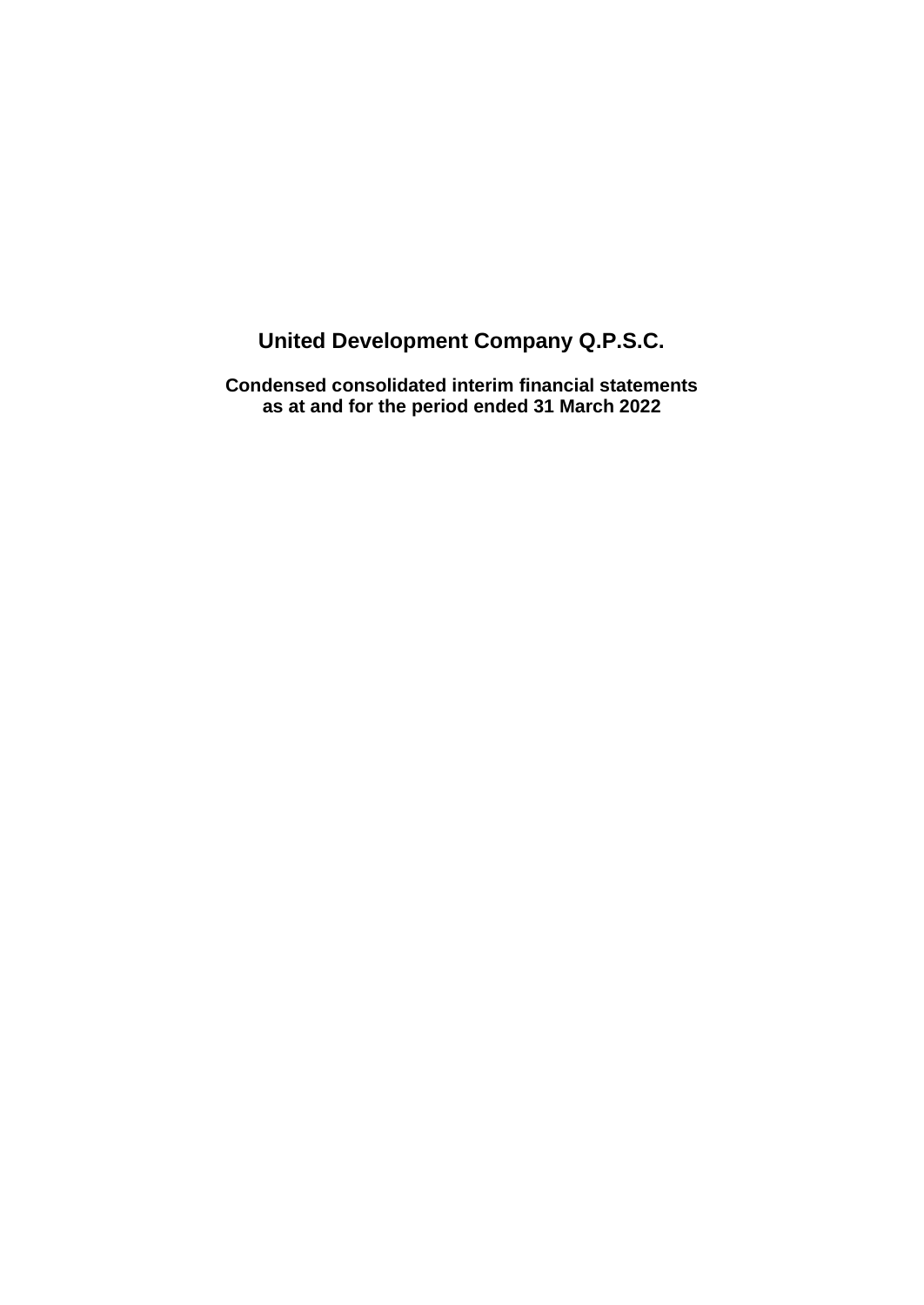### **Condensed consolidated interim financial statements as at and for the period ended 31 March 2022**

| <b>Contents</b>                                                                   | Page           |
|-----------------------------------------------------------------------------------|----------------|
| Condensed consolidated statement of profit or loss and other comprehensive income | 1              |
| Condensed consolidated statement of financial position                            | 2              |
| Condensed consolidated statement of changes in equity                             | 3              |
| Condensed consolidated statement of cash flows                                    | $\overline{4}$ |
| Notes to the condensed consolidated interim financial statements                  | $5 - 17$       |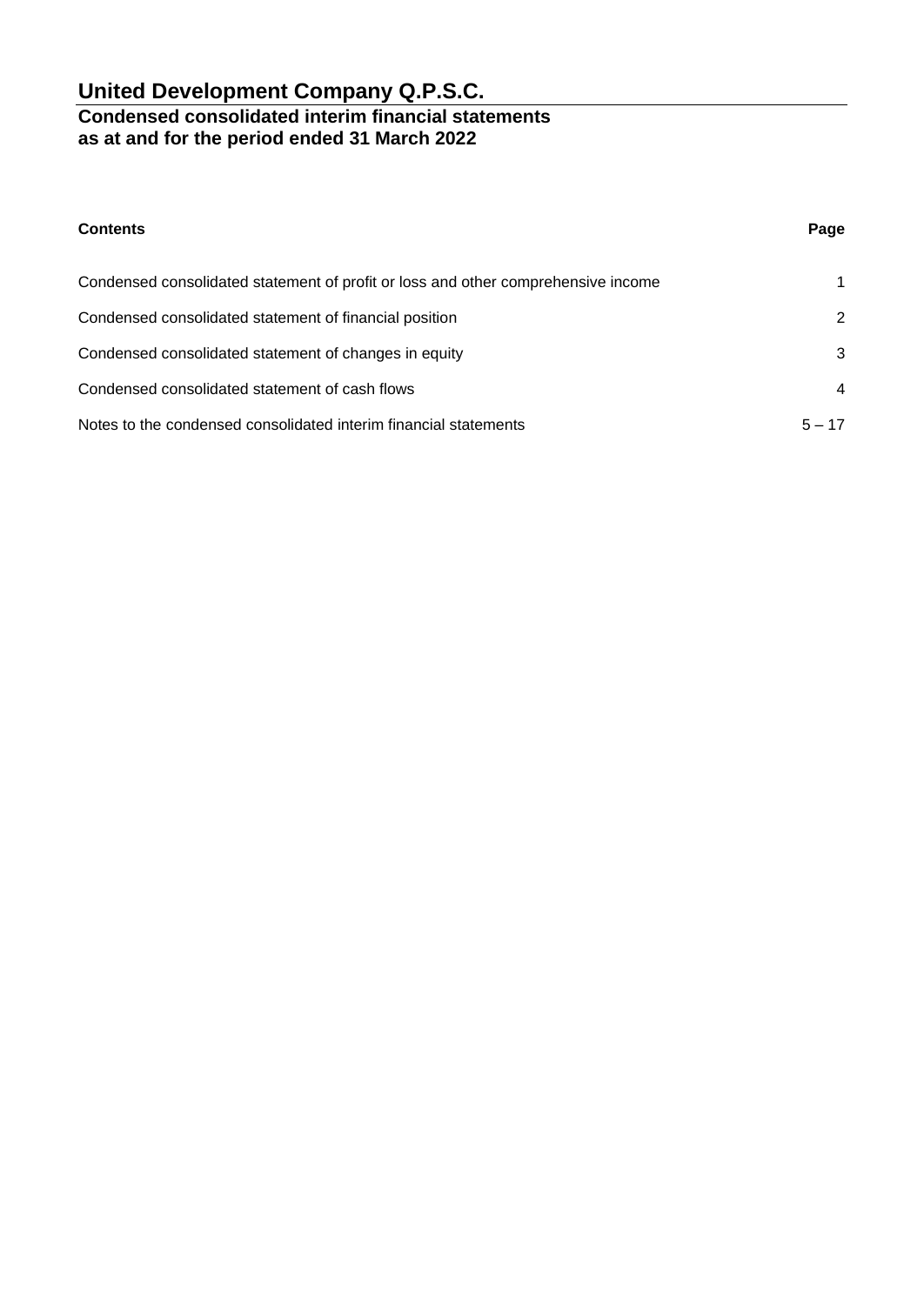### **Condensed consolidated statement of profit or loss and other comprehensive income for the three-month period ended 31 March 2022**

|                                                                     | <b>Three-month period ended 31 March</b> |             |             |
|---------------------------------------------------------------------|------------------------------------------|-------------|-------------|
|                                                                     | <b>Note</b>                              | 2022        | 2021        |
|                                                                     |                                          | (Unaudited) | (Unaudited) |
|                                                                     |                                          | QR'000      | QR'000      |
| Revenue                                                             |                                          | 385,857     | 351,066     |
| Cost of revenue                                                     |                                          | (219, 789)  | (224, 384)  |
| <b>Gross profit</b>                                                 |                                          | 166,068     | 126,682     |
| Dividend income                                                     |                                          | 38          | 24          |
| Other operating income                                              |                                          | 9,919       | 12,496      |
| Fair value gain on investment securities                            |                                          | 3,919       | 1,988       |
| Provision for impairment on trade receivables                       |                                          |             | (1,421)     |
| General and administrative expenses                                 |                                          | (70, 119)   | (69,048)    |
| Sales and marketing expenses                                        |                                          | (11, 742)   | (2, 210)    |
| <b>Operating profit</b>                                             |                                          | 98,083      | 68,511      |
| Finance income                                                      |                                          | 15,837      | 16,283      |
| Finance costs                                                       |                                          | (30, 447)   | (27, 972)   |
| <b>Net finance costs</b>                                            |                                          | (14, 610)   | (11,689)    |
| Net share of results of associates                                  |                                          | (237)       | 1,178       |
| <b>Profit before tax</b>                                            |                                          | 83,236      | 58,000      |
| Income tax                                                          |                                          | (550)       | (1, 459)    |
| Net profit for the period                                           |                                          | 82,686      | 56,541      |
| Net profit for the period attributable to:                          |                                          |             |             |
| Equity holders of the Parent                                        |                                          | 80,288      | 46,374      |
| Non-controlling interests                                           |                                          | 2,398       | 10,167      |
|                                                                     |                                          | 82,686      | 56,541      |
|                                                                     |                                          |             |             |
| Earnings per share attributable to equity holders<br>of the Parent: |                                          |             |             |
| Basic and diluted earnings per share (QR)                           | 6                                        | 0.023       | 0.013       |
|                                                                     |                                          |             |             |
| Other comprehensive income                                          |                                          |             |             |
| Total comprehensive income for the period                           |                                          | 82,686      | 56,541      |
| Total comprehensive income for the period attributable to:          |                                          |             |             |
| Equity holders of the Parent                                        |                                          | 80,288      | 46,374      |
| Non-controlling interests                                           |                                          | 2,398       | 10,167      |
|                                                                     |                                          | 82,686      | 56,541      |

The attached notes from 1 to 32 form part of these condensed consolidated interim financial statements.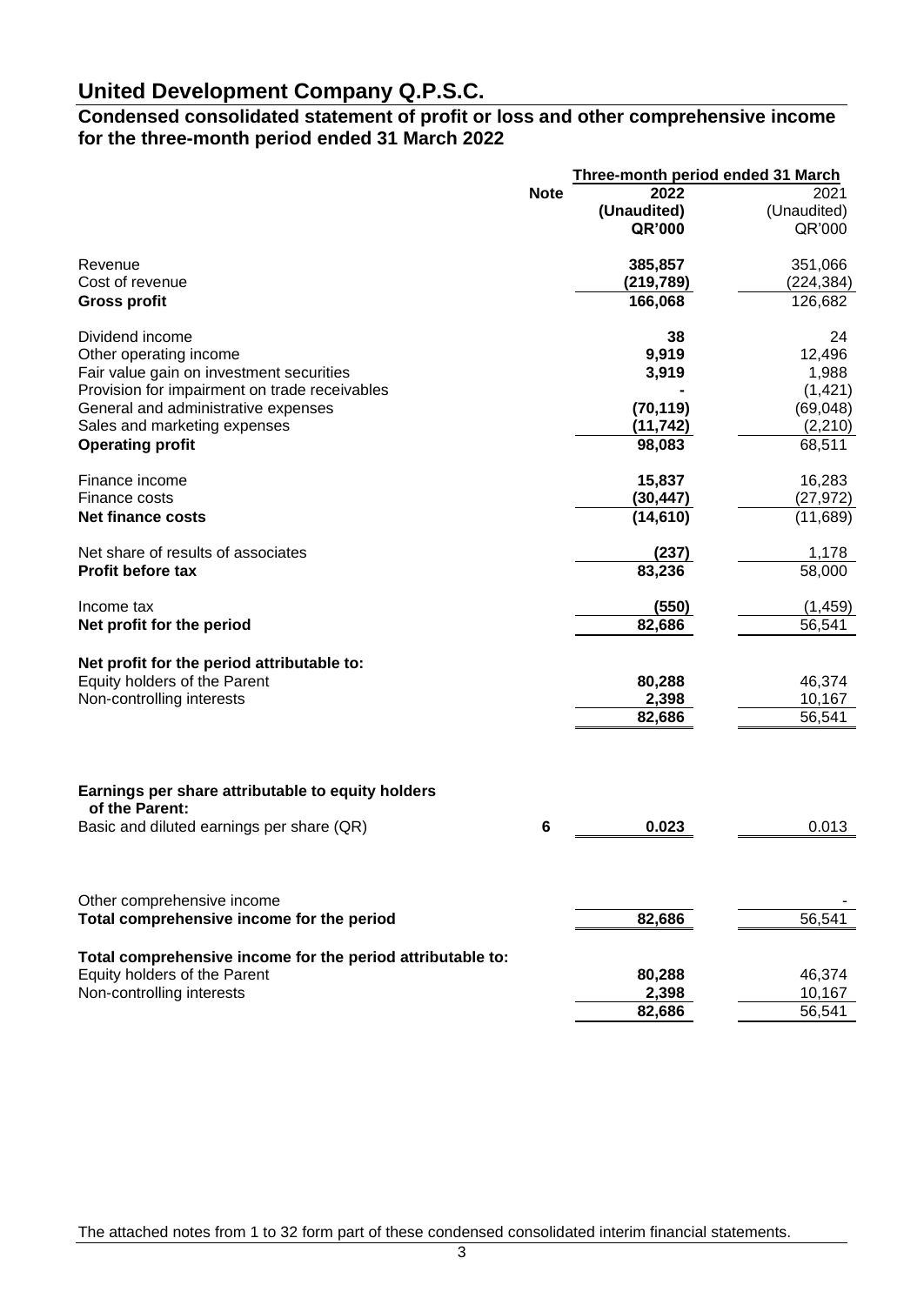## **Condensed consolidated statement of financial position as at 31 March 2022**

|                                                     | <b>Note</b>    | 31 March 2022<br>(Unaudited)<br>QR'000 | 31 December 2021<br>(Audited)<br>QR'000 |
|-----------------------------------------------------|----------------|----------------------------------------|-----------------------------------------|
| <b>Assets</b>                                       |                |                                        |                                         |
| <b>Non-current assets</b>                           |                |                                        |                                         |
| Property, plant and equipment                       | $\overline{7}$ | 2,894,677                              | 2,867,580                               |
| Investment properties                               | 8              | 10,065,640                             | 10,005,575                              |
| Right-of-use assets                                 | 9              | 11,319                                 | 11,698                                  |
| Intangible assets                                   | 10             | 2,679                                  | 2,498                                   |
| Investment in associates                            | 11             | 37,717                                 | 37,954                                  |
| Investment securities                               | 12             | 53,742                                 | 49,823                                  |
| Accounts and other receivables                      | 15             | 803,686                                | 831,257                                 |
| Deferred costs                                      | 14             | 116,337                                | 119,789                                 |
| <b>Total non-current assets</b>                     |                | 13,985,797                             | 13,926,174                              |
| <b>Current assets</b>                               |                |                                        |                                         |
| Inventories, net                                    | 13             | 890,405                                | 953,001                                 |
| Work in progress                                    |                | 1,927,476                              | 1,769,583                               |
| Accounts and other receivables                      | 15             | 1,528,351                              | 1,543,372                               |
| Deferred costs                                      | 14             | 13,809                                 | 13,809                                  |
| Cash and bank balances                              | 16             | 1,669,665                              | 1,795,865                               |
| <b>Total current assets</b>                         |                | 6,029,706                              | 6,075,630                               |
| <b>Total assets</b>                                 |                | 20,015,503                             | 20,001,804                              |
| <b>Equity and liabilities</b>                       |                |                                        |                                         |
| <b>Equity</b>                                       |                |                                        |                                         |
| Issued capital                                      | 17             | 3,540,862                              | 3,540,862                               |
| Legal reserve                                       |                | 1,770,431                              | 1,770,431                               |
| Other reserve                                       | 18             | 1,212,049                              | 1,212,049                               |
| Retained earnings                                   |                | 4,361,035                              | 4,475,494                               |
| Equity attributable to equity holders of the parent |                | 10,884,377                             | 10,998,836                              |
| Non-controlling interests                           |                | 70,723                                 | 75,568                                  |
| <b>Total equity</b>                                 |                | 10,955,100                             | 11,074,404                              |
| <b>Liabilities</b>                                  |                |                                        |                                         |
| <b>Non-current liabilities</b>                      |                |                                        |                                         |
| Loans and borrowings                                | 19             | 3,489,758                              | 3,012,139                               |
| Accounts and other payables                         | 20             | 118,132                                | 114,240                                 |
| Retention payable                                   | 21             | 196,563                                | 181,575                                 |
| Deferred revenue                                    | 22             | 597,395                                | 607,462                                 |
| Employees' end-of-service benefits                  | 23             | 50,808                                 | 49,708                                  |
| Lease liabilities                                   | 24             | 9,010                                  | 9,273                                   |
| <b>Total non-current liabilities</b>                |                | 4,461,666                              | 3,974,397                               |
| <b>Current liabilities</b>                          |                |                                        |                                         |
| Loans and borrowings                                | 19             | 1,244,259                              | 1,521,084                               |
| Accounts and other payables                         | 20             | 3,175,987                              | 3,257,356                               |
| Retention payable                                   | 21             | 116,882                                | 112,943                                 |
| Deferred revenue                                    | 22             | 58,731                                 | 58,731                                  |
| Lease liabilities                                   | 24             | 2,878                                  | 2,889                                   |
| <b>Total current liabilities</b>                    |                | 4,598,737                              | 4,953,003                               |
| <b>Total liabilities</b>                            |                | 9,060,403                              | 8,927,400                               |
| <b>Total equity and liabilities</b>                 |                | 20,015,503                             | 20,001,804                              |

These condensed consolidated interim financial statements were approved by the Board of Directors and signed on their behalf on 21 April 2022 by:

The attached notes from 1 to 32 form part of these condensed consolidated interim financial statements. \_\_\_\_\_\_\_\_\_\_\_\_\_\_\_\_\_\_\_\_\_\_\_\_\_\_\_\_\_\_\_\_\_\_ \_\_\_\_\_\_\_\_\_\_\_\_\_\_\_\_\_\_\_\_\_\_\_\_\_\_\_\_\_ Ibrahim Jassim Al-Othman Ibrahim Jassim Al-Othman Chican Chicago Chairman of the Board<br>
President and Chief Executive Officer International Chairman of the Board President and Chief Executive Officer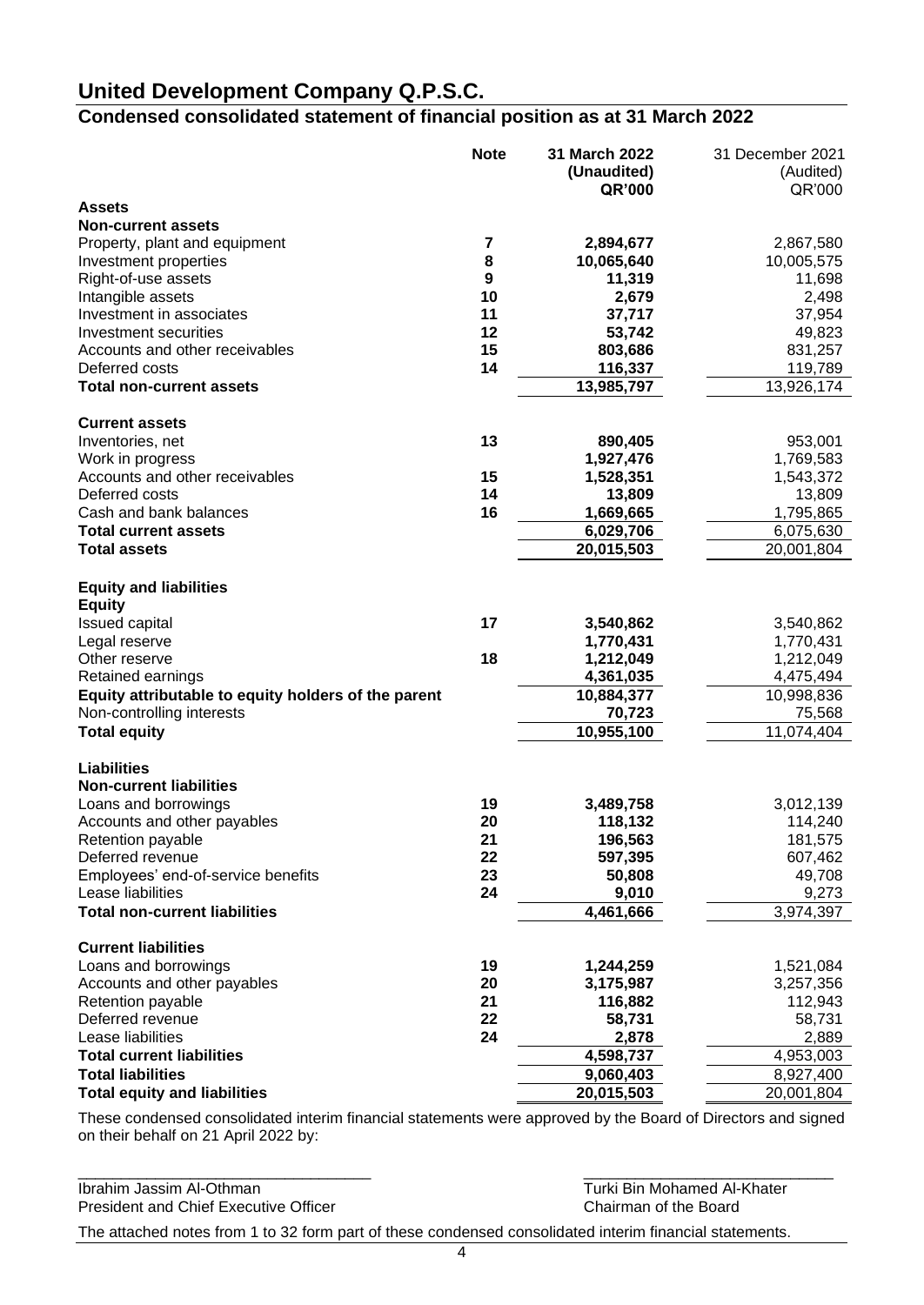### **Condensed consolidated statement of changes in equity for the three-month period ended 31 March 2022**

|                                                | Attributable to equity holders of the Parent |                  |                          | Non-                        |                      |                                 |                 |
|------------------------------------------------|----------------------------------------------|------------------|--------------------------|-----------------------------|----------------------|---------------------------------|-----------------|
|                                                | <b>Share</b><br>capital                      | Legal<br>reserve | <b>Other</b><br>reserves | <b>Retained</b><br>earnings | <b>Total</b>         | controlling<br><b>interests</b> | Total<br>equity |
|                                                | QR'000                                       | QR'000           | QR'000                   | QR'000                      | QR'000               | QR'000                          | QR'000          |
| Balance at 1 January<br>2021 (Audited)         | 3,540,862                                    | 1,752,393        | 1,212,049                | 4,449,679                   | 10,954,983           | 366,796                         | 11,321,779      |
| Net profit for the period                      |                                              |                  |                          | 46,374                      | 46,374               | 10,167                          | 56,541          |
| Other comprehensive<br>income for the period   |                                              |                  |                          |                             |                      |                                 |                 |
| Transfer to legal<br>reserve                   |                                              | 4,637            |                          | (4,637)                     |                      |                                 |                 |
| Dividend paid (Note 31)                        |                                              |                  |                          | (177, 043)                  | (177, 043)           |                                 | (177, 043)      |
| <b>Balance at 31 March</b><br>2021 (Unaudited) | 3,540,862                                    | 1,757,030        | 1,212,049                |                             | 4,314,373 10,824,314 | 376,963                         | 11,201,277      |
|                                                |                                              |                  |                          |                             |                      |                                 |                 |
| Balance at 1 January<br>2022 (Audited)         | 3,540,862                                    | 1,770,431        | 1,212,049                | 4,475,494                   | 10,998,836           | 75,568                          | 11,074,404      |
| Net profit for the period                      |                                              |                  |                          | 80,288                      | 80,288               | 2,398                           | 82,686          |
| Other comprehensive<br>income for the period   |                                              |                  |                          |                             |                      |                                 |                 |
| Dividend paid (Note 31)                        |                                              |                  | ۰                        | (194, 747)                  | (194, 747)           | (7, 243)                        | (201, 990)      |
| <b>Balance at 31 March</b><br>2022 (Unaudited) | 3,540,862                                    | 1,770,431        | 1,212,049                | 4,361,035                   | 10,884,377           | 70,723                          | 10,955,100      |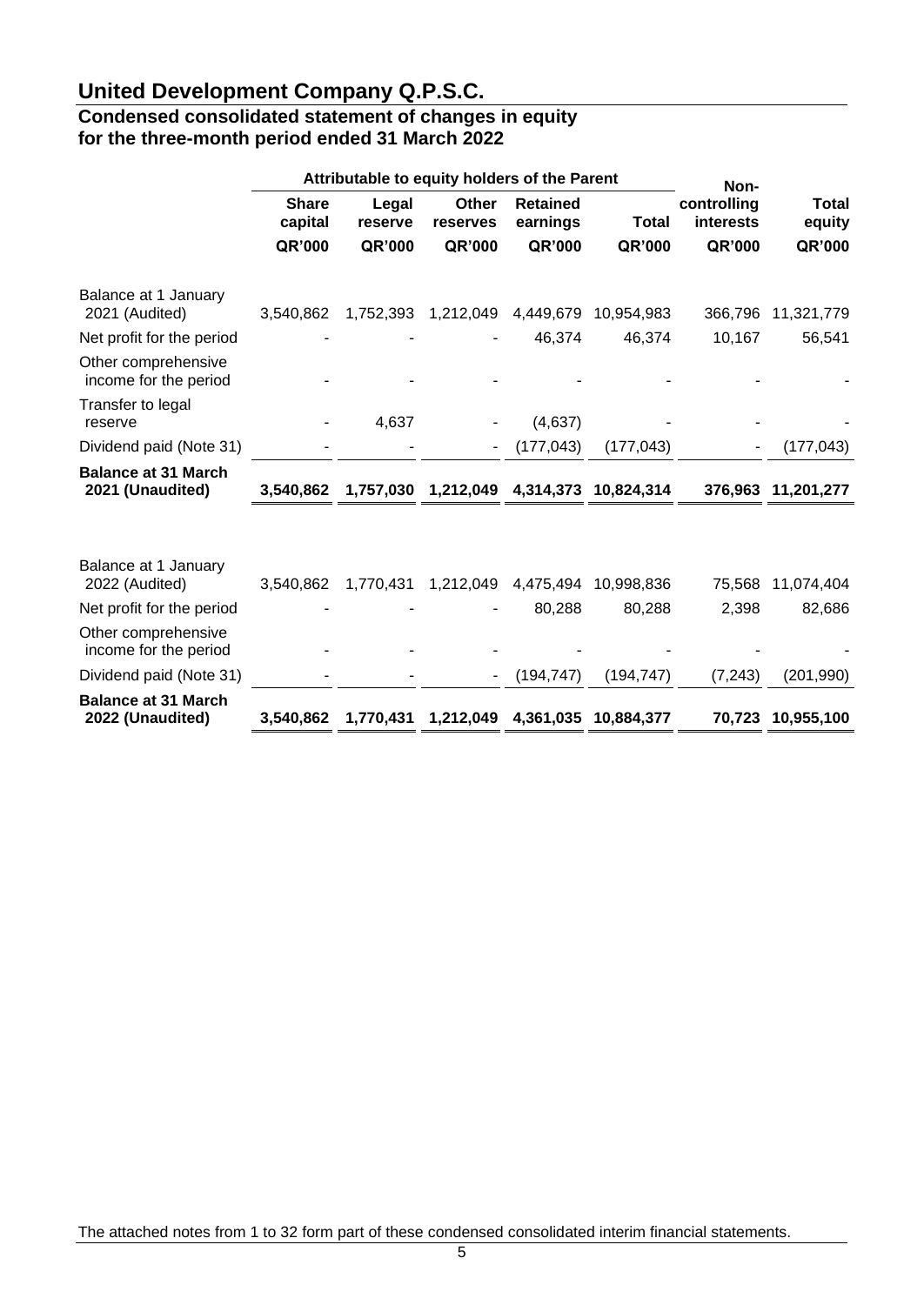### **Condensed consolidated statement of cash flows for the three-month period ended 31 March 2022**

|                                                          | <b>Note</b>             | 31 March 2022 | 31 March 2021 |
|----------------------------------------------------------|-------------------------|---------------|---------------|
|                                                          |                         | (Unaudited)   | (Unaudited)   |
|                                                          |                         | QR'000        | QR'000        |
| <b>Operating activities:</b>                             |                         |               |               |
| Profit before tax                                        |                         | 83,236        | 58,000        |
| Adjustments:                                             |                         |               |               |
| Net share of results in associates                       |                         | 237           | (1, 178)      |
| Depreciation on property, plant and equipment            | 7                       | 24,833        | 26,281        |
| Amortisation of intangible assets                        |                         | 56            | 41            |
| Amortisation of right-of-use assets                      | 9                       | 379           | 413           |
| Net finance costs                                        |                         | 14,610        | 11,689        |
| Dividend income                                          |                         | (38)          | (24)          |
| Provision for impairment of trade receivables            |                         |               | 1,421         |
| Fair value gain on investment securities                 |                         | (3,919)       | (1,988)       |
| Provision for employees' end-of-service benefits         | 23                      | 2,358         | 1,506         |
| Operating profit before changes in working capital       |                         | 121,752       | 96,161        |
| Changes in working capital:                              |                         |               |               |
| Inventories                                              |                         | 28,325        | 117,996       |
| Work in progress                                         |                         | (157, 893)    | (283, 389)    |
| Accounts and other receivables                           |                         | 42,273        | (13, 884)     |
| Accounts and other payables                              |                         | (74, 669)     | (20, 446)     |
| Retention payable                                        |                         | 18,927        | 31,433        |
| Deferred revenue and cost, net                           |                         | (6, 615)      | 3,049         |
| Cash used in operating activities                        |                         | (27,900)      | (69,080)      |
| Finance costs paid                                       |                         | (32, 771)     | (15, 260)     |
| Employees' end-of-service benefits paid                  | 23                      | (1, 258)      | (760)         |
| Net cash used in operating activities                    |                         | (61, 929)     | (85, 100)     |
| <b>Investing activities:</b>                             |                         |               |               |
| Additions to property, plant and equipment               | $\overline{\mathbf{r}}$ | (51, 930)     | (6,043)       |
| Additions to intangible assets                           | 10                      | (237)         | (191)         |
| Finance income received                                  |                         | 17,134        | 14,248        |
| Additions to investment properties                       | 8                       | (25, 794)     | (33, 539)     |
| Repayment of lease liabilities                           | 24                      | (393)         | (414)         |
| Movement in time deposits maturing after three months    |                         | 9,758         | (451, 933)    |
| Dividend received from associate                         |                         | 38            | 24            |
| Net cash used in investing activities                    |                         | (51,424)      | (477, 848)    |
| <b>Financing activities:</b>                             |                         |               |               |
| Proceeds from loans and borrowings                       |                         | 438,003       | 668,596       |
| Repayment of loans and borrowings                        |                         | (239, 102)    | (145, 152)    |
| Dividend                                                 | 31                      | (201,990)     | (177, 043)    |
| Net cash (used in)/generated from financing activities   |                         | (3,089)       | 346,401       |
| Net decrease in cash and cash equivalents                |                         | (116, 442)    | (216, 547)    |
| Cash and cash equivalents at the beginning of the period |                         | 336,103       | 497,817       |
| Cash and cash equivalents at the end of the period       | 16                      | 219,661       | 281,270       |

The attached notes from 1 to 32 form part of these condensed consolidated interim financial statements.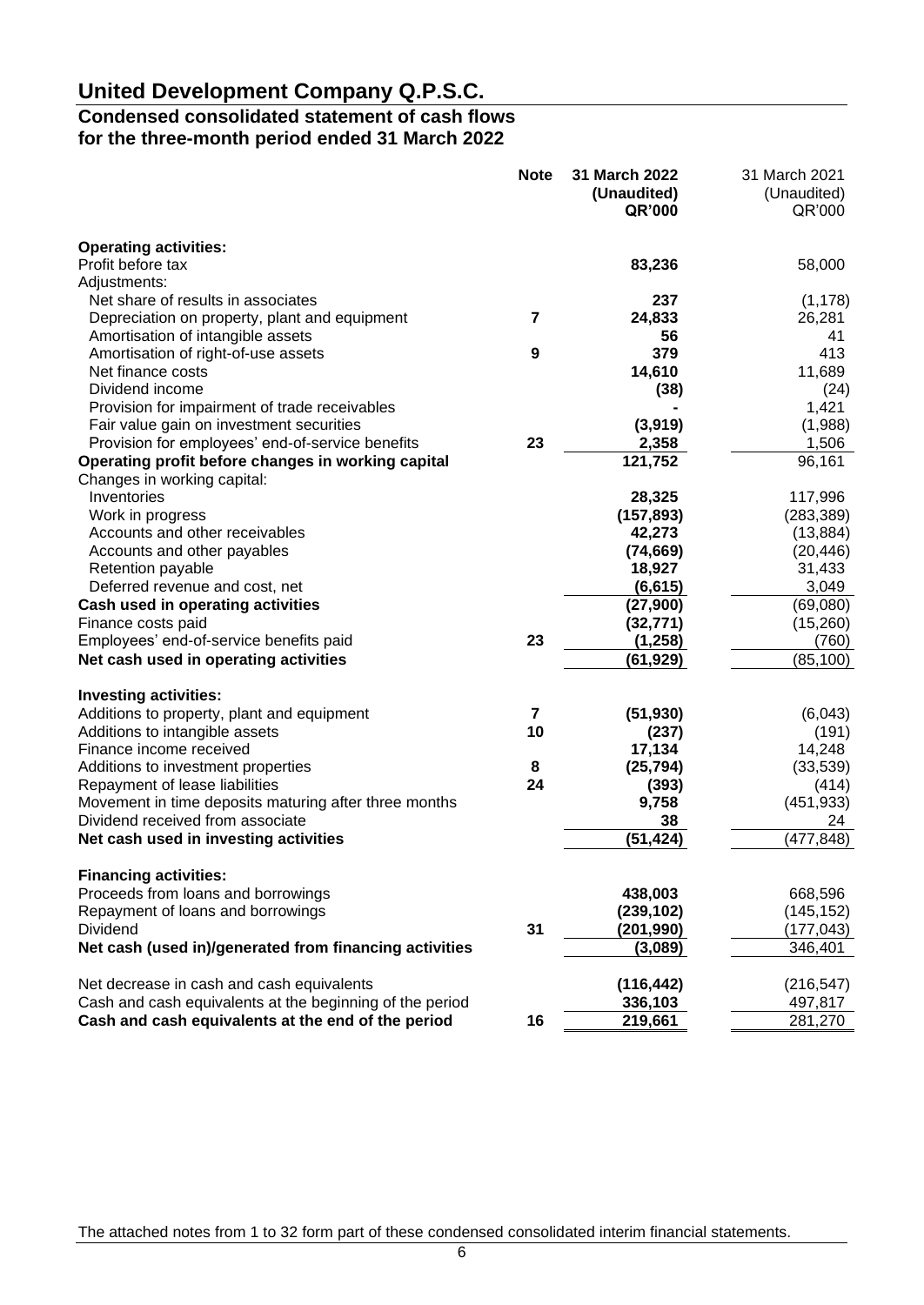### **Notes to the condensed consolidated interim financial statements as at and for the three-month period ended 31 March 2022**

### **1. Corporate information and principal activities**

United Development Company Q.P.S.C. (the "Company") (the "Parent") was incorporated as a Qatari Shareholding Company in accordance with the Emiri Decree No. 2 on 2 February 1999 and whose shares are publicly traded. The registered office of the Company is situated in Doha, State of Qatar and its registered office address is P.O box 7256. The condensed consolidated interim financial statements of the Group as at and for the three-month period ended 31 March 2021 comprise the Company and its subsidiaries (together referred to as the "Group" and individually as "Group entities") and the Group's interest in associates. Information regarding the Group's structure is provided in Note 3.2.

The principal activity of the Group is to contribute and invest in infrastructure and utilities, urban development, environment related businesses, marina and related services, hospitality and leisure, business management and providing information technology solutions.

Pursuant to the Emiri Decree No 17 of 2004, the Company has been provided with a right to develop an island off the shore of Qatar for the sale and/or lease of properties. The Company is presently engaged in the development of this area known as "The Pearl Qatar Project". The Pearl Qatar Project involves reclamation of land covering an area of 985 acres (4.2 million square meters) into a manmade island and the development of the island into various districts comprising housing beachfront villas, town homes, luxury apartments, retail shopping complex, penthouses, five-star hotels, marinas and schools with related infrastructure and community facilities.

The condensed consolidated interim financial statements of the Group for the three-month period ended 31 March 2022 were authorised for issue in accordance with approval of the Board of the Directors on 21 April 2022.

#### **2. Basis of preparation**

The condensed consolidated interim financial statements of the Group have been prepared in accordance with International Accounting Standard 34: *Interim Financial Reporting*.

The condensed consolidated interim financial statements have been prepared on a historical cost basis, except for land categorised as property, plant and equipment, investment securities and investment properties that are presented at fair value in accordance with IFRS.

These condensed consolidated interim financial statements are presented in Qatari Riyals (QR), which is the Group's functional currency. All financial information is presented in Qatari Riyals and all values are rounded to the nearest thousands unless and otherwise indicated.

These condensed consolidated interim financial statements do not include all the information required in the annual consolidated financial statements and should be read in conjunction with the Group consolidated financial statements as at 31 December 2021.

The consolidated financial statements of the Group as at and for the year ended 31 December 2021 are available upon request from the Company's registered office or at the Company's website www.udcqatar.com.

### **3. Significant accounting policies**

The accounting policies applied in these condensed consolidated interim financial statements are the same as those that were applied in the consolidated financial statements of the Group as at and for the year ended 31 December 2021.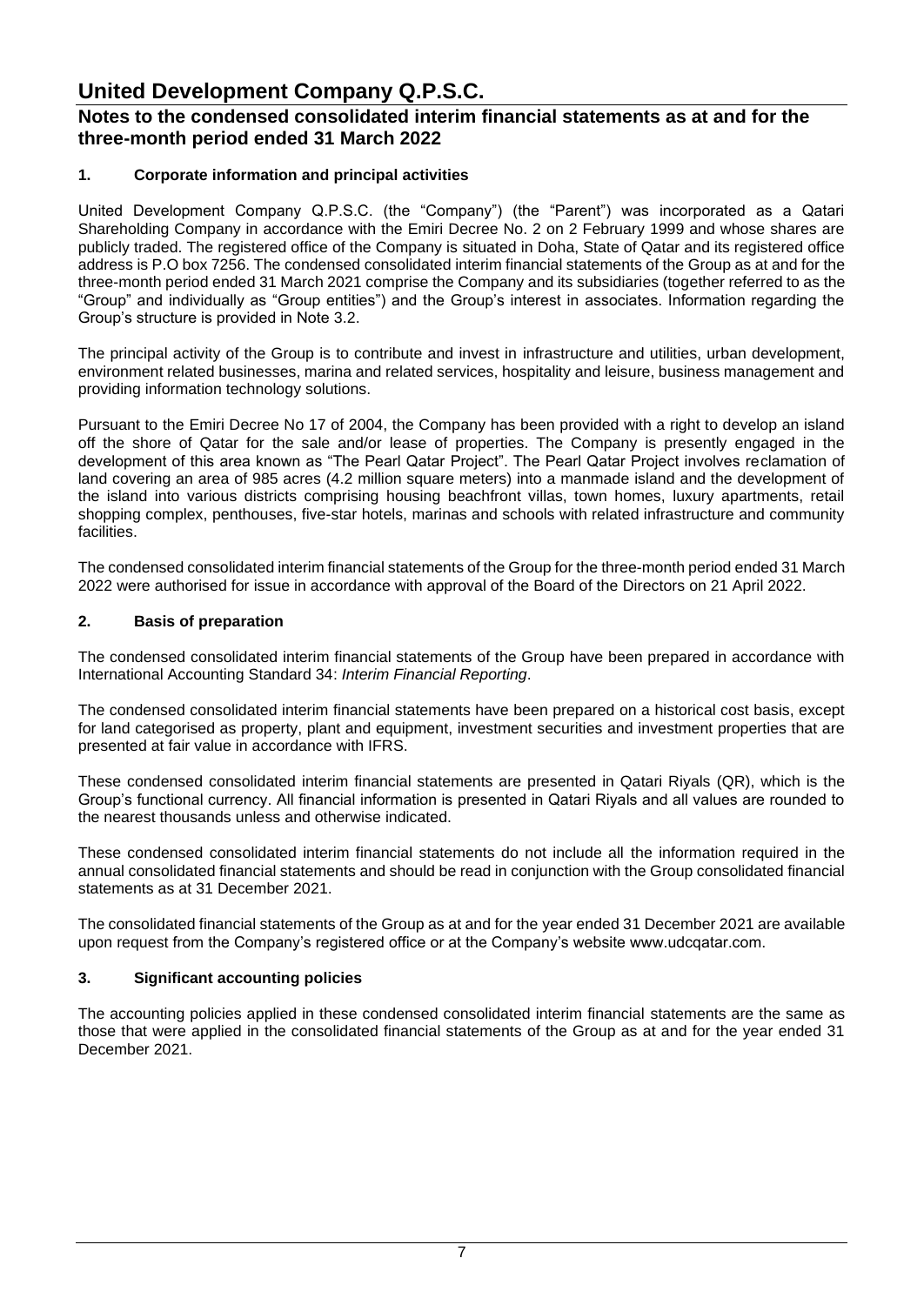### **Notes to the condensed consolidated interim financial statements as at and for the three-month period ended 31 March 2022 (continued)**

### **3. Significant accounting policies (continued)**

### **3.1 New and amended standards and interpretations adopted by Group**

The below recent changes to International Financial Reporting Standards ("IFRS" or "standards") are required to be applied by the Group with an annual reporting period beginning on or after 1 January 2022:

- Covid-19 related rent concessions beyond 30 June 2021 (Amendments to IFRS 16)
- Onerous contracts Cost of fulfilling a contract (Amendments to IAS 37)
- Annual improvements to IFRS Standards 2018-2020
- Property, plant and equipment Proceeds before intended use (Amendmends to IAS 16)
- References to the Conceptual Framework (Amendments to IFRS 3)

The adoption of the above amended and improved standards had no significant impact on the Group's financial statements.

#### **3.2 Basis of consolidation**

Subsidiaries are entities controlled by the Group. The financial statements of the subsidiaries are included in these condensed consolidated interim financial statements from the date that control commences until that date that control ceases. The Group consolidates all the entities where it has the power to govern the financial and operating policies. All balances and transactions between Group entities included in these condensed consolidated interim financial statements have been eliminated upon consolidation.

Upon loss of control, the Group derecognises the assets and liabilities of the subsidiary, any non-controlling interest and the other components of equity related to the subsidiary. Any surplus or deficit recognised upon loss of control is recognised in the condensed consolidated interim statement of profit or loss. If the Group retains any interest in the previous subsidiary, such interest is measured at fair value as at the date control is lost. Subsequently it is accounted as an equity-accounted investee or as a financial asset under IFRS 9 depending on the level of influence retained.

Non-controlling interests represent the portion of profit or loss and net assets not held by the Group and are presented separately in the condensed consolidated interim statements of profit or loss and financial position separately from the Company shareholders' interests.

The condensed consolidated interim financial statements comprise the financial statements of the Company and all its subsidiaries as at 31 March 2022. The financial statements of the subsidiaries are prepared for the same reporting period as the parent Company using consistent accounting policies. The condensed consolidated interim financial statements include the financial statements of The Parent. and its subsidiaries listed in the following table:

% equity interest

|                                              |                          | <b>70 GUUILY ILIUGI GOL</b> |       |
|----------------------------------------------|--------------------------|-----------------------------|-------|
| Name of the entity                           | Country of incorporation | 2022                        | 2021  |
| Qatar District Cooling Company Q.C.S.C.      | Qatar                    | 91.06                       | 91.06 |
| Ronautica Middle East W.L.L.                 | Qatar                    | 100                         | 100   |
| The Pearl Qatar Company W.L.L.               | Qatar                    | 100                         | 100   |
| Hospitality Development Company W.L.L.       | Qatar                    | 100                         | 100   |
| United Fashion Company W.L.L.                | Qatar                    | 100                         | 100   |
| Madina Centrale Company W.L.L.               | Qatar                    | 100                         | 100   |
| Abraj Al-Mutahida Company W.L.L.             | Qatar                    | 100                         | 100   |
| United Facilities Management Company W.L.L.  | Qatar                    | 100                         | 100   |
| Scoop Media and Communication Company W.L.L. | Qatar                    | 100                         | 100   |
| Pragmatech Company W.L.L.                    | Qatar                    | 100                         | 100   |
| Glitter W.L.L.                               | Qatar                    | 100                         | 100   |
| Insure Plus W.L.L.                           | Qatar                    | 100                         | 100   |
| Madina Innova W.L.L.                         | Qatar                    | 100                         | 100   |
| The Pearl Owners Corporation W.L.L.          | Qatar                    | 100                         | 100   |
| United Development Investment Company        | Cayman Island            | 100                         | 100   |
| United Technology Solution W.L.L.            | Qatar                    | 100                         | 100   |
| Leisure and Resorts Company W.L.L.           | Qatar                    | 100                         | 100   |
|                                              |                          |                             |       |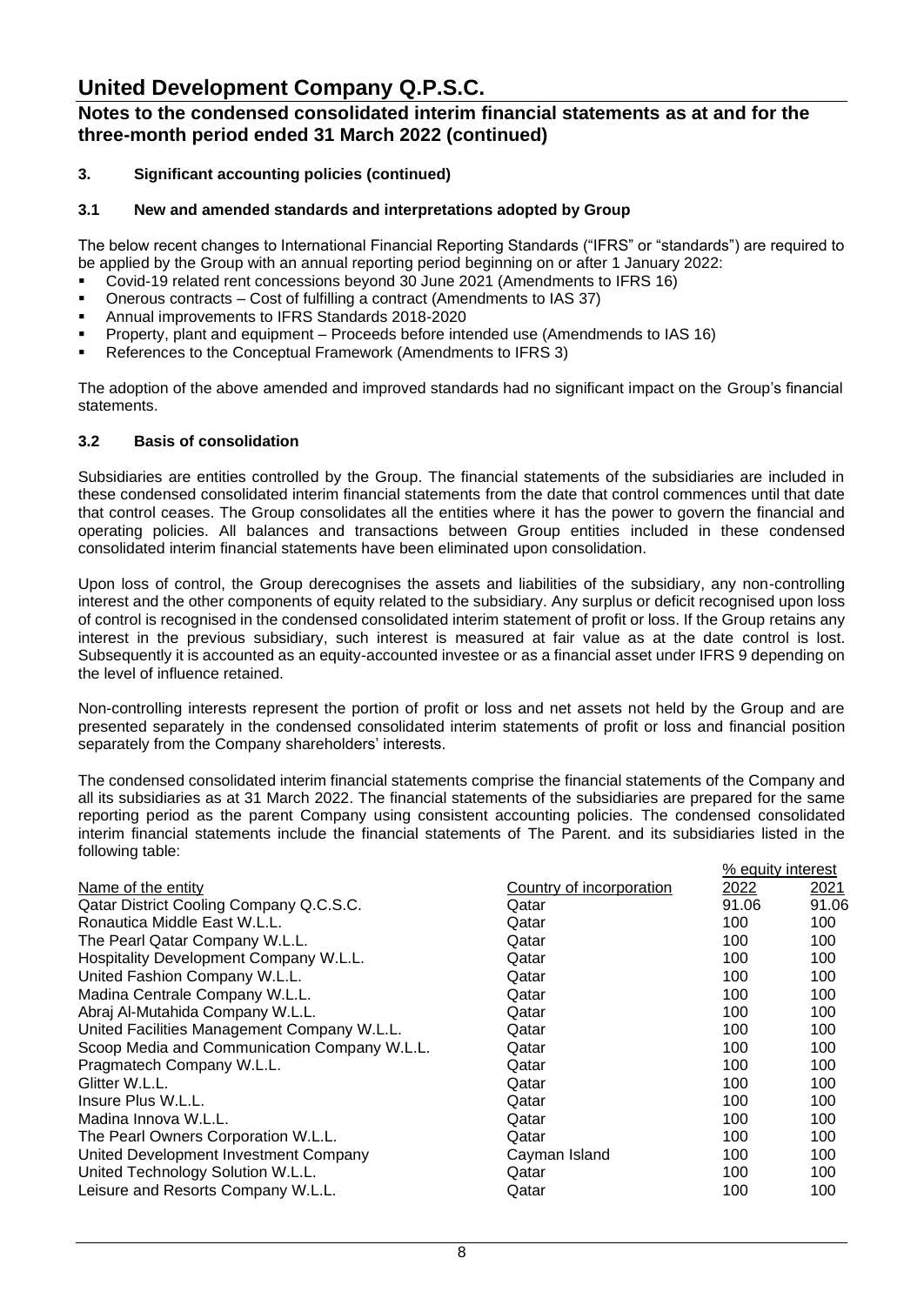### **Notes to the condensed consolidated interim financial statements as at and for the three-month period ended 31 March 2022 (continued)**

### **3. Significant accounting policies (continued)**

#### **3.2 Basis of consolidation (continued)**

|                                 |                          | % equity interest |              |
|---------------------------------|--------------------------|-------------------|--------------|
| Name of the entity              | Country of incorporation | <u> 2022</u>      | <u> 2021</u> |
| United Education Company W.L.L. | Qatar                    | 51                | 51           |
| ProMan L.L.C.                   | Qatar                    | 100               | 100          |
| United Medical Company W.L.L.   | Qatar                    | 65                | ۰            |

Qatar District Cooling Company Q.C.S.C ("Qatar Cool") is a material partly-owned subsidiary of the Group and is engaged in the construction, owning and operation of district cooling systems. It consolidates Installation Integrity 2006 W.L.L. (100%) and Cool Tech Qatar W.L.L. (100%) in its consolidated financial statements.

During the year ended 31 December 2021, the Group completed acquisition of the shares in Qatar Cool allotted to them from National Central Cooling Company (an Emirati company), which increased the Group's equity interest in Qatar Cool from 51% to 91.06%

The accumulated balance of non-controlling interest disclosed in the condensed consolidated interim statement of financial position of QR 70.7 million as at 31 March 2022 (31 December 2021: QR 75.5 million) relates to the 8.94% equity interest in Qatar Cool that is not owned by the Group. Profit allocated to non-controlling interest for the three-month period ended 31 March 2022 amounted to QR 2.4 million (2021: QR 10.2 million relating to 49%).

Ronautica Middle East W.L.L. is involved in the operation of marina and sale of marine related equipment. During 2008, the capital of Ronautica Middle East W.L.L. was increased from QR 30 million to QR 100 million. The increase in capital was fully paid by the Group, which increased its equity interest from 60% to 88%. During 2009, the Group purchased the non-controlling interest of Ronautica Middle East W.L.L., which increased its equity interest from 88% to 100%.

The Pearl Qatar Company W.L.L's activity is real estate investments.

Hospitality Development Company W.L.L. (HDC) is engaged in the investment and management of restaurants and sales and purchases of fast-moving consumer goods in the hospitality sector. HDC consolidates Lebanese Restaurants Development L.L.C (100%), Flavours of Mexico L.L.C (100%), The Rising Sun L.L.C (95.68%), Wafflemaster Restaurant L.L.C (100%), Isla Mexican Kitchen W.L.L. (100%), Arabeque Restaurant W.L.L.(100%), The Circle Café W.L.L. (100%) and Chocolate Jar W.L.L. (100%), Bread and Crumbs W.L.L. (100%) and Shirvan Metisse Doha Restaurant W.L.L. (100%) in its consolidated financial statements.

United Fashion Company W.L.L. was engaged in fashion retailing. The mandate of the Company was to acquire top international names for brand franchising and operating in the Middle East. The Company ceased operations during 2017.

Medina Centrale Company W.L.L. is engaged in the investment of real estate properties.

Abraj Al-Mutahida Company W.L.L's activity is in the development of real estate properties. During 2016, the name of the company was changed from "Abraj Quartier Company" to "Abraj Al-Mutahida".

United Facilities Management Company W.L.L. was engaged in facility management activity. The Company ceased operations during 2017.

Scoop Media and Communication Company W.L.L. activity is in the advertising sector.

PragmaTech Company W.L.L. activity is in providing information technology solutions. During the year 2012, a decision was taken to close this company's branch in Lebanon.

Glitter W.L.L.'s activity is to provide cleaning related services.

Insure plus W.L.L.'s activity is an insurance agency and providing technical and risk related services.

Madina Innova W.L.L. is engaged in providing registry and master community services at the Pearl Qatar.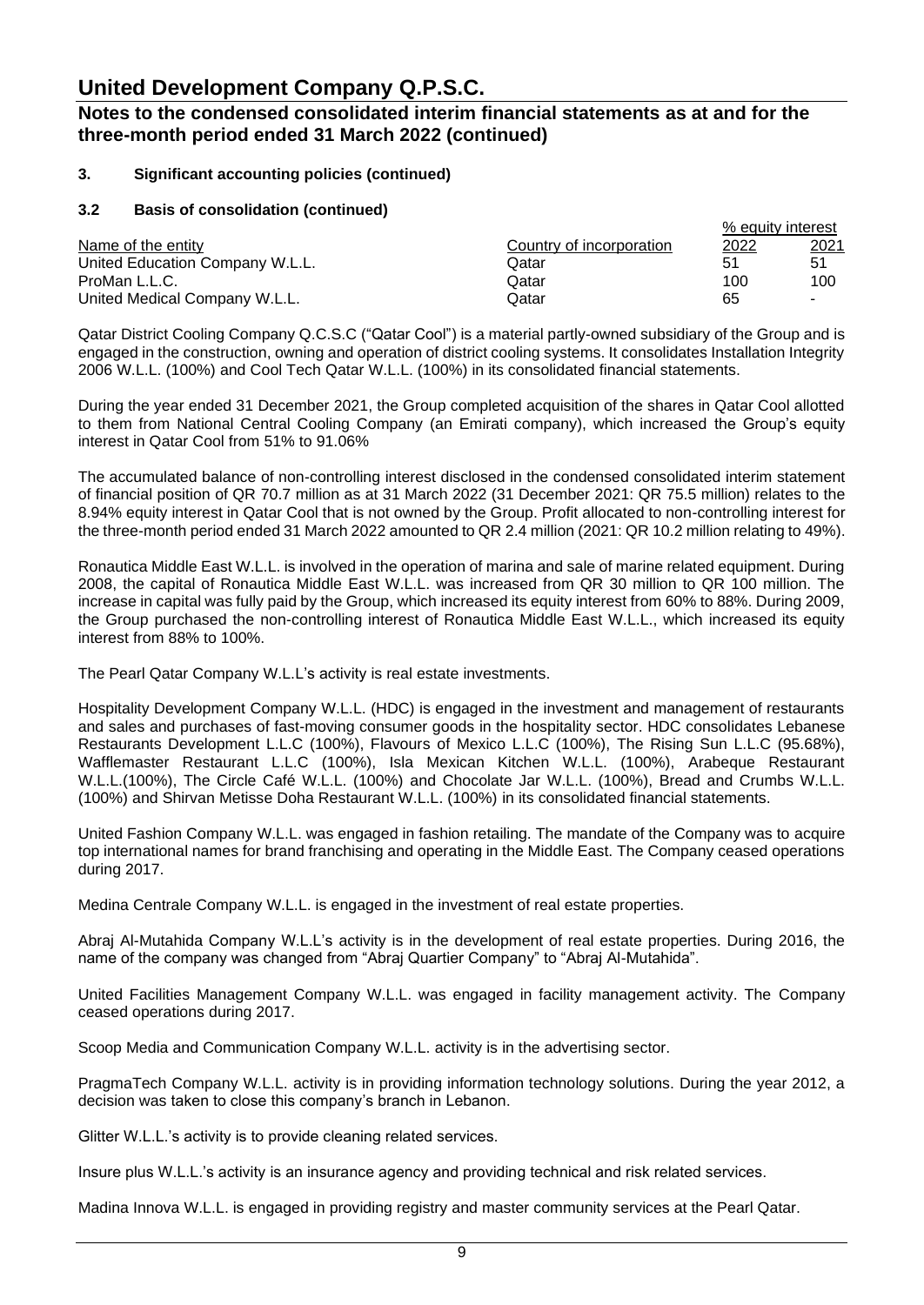### **Notes to the condensed consolidated interim financial statements as at and for the three-month period ended 31 March 2022 (continued)**

### **3. Significant accounting policies (continued)**

### **3.2 Basis of consolidation (continued)**

The Pearl Owners Corporation W.L.L. is engaged in property management support services.

United Development Investment Company is engaged in development and investment of real estate activities.

United Technology Solutions W.L.L. is engaged in providing information technology solutions.

Leisure and Resorts W.L.L's activity is in the operation and development of hotels and resorts.

United Education Company W.L.L. activity is in the management and operation of schools.

ProMan L.L.C.'s activity is in the management of operations and support services

United Medical Company W.L.L.'s activity is in the management and operation of hospitals.

#### **4. Estimates and judgments**

The preparation of condensed consolidated interim financial statements requires management to make judgments, estimates and assumptions that affect the application of accounting policies and the reported amounts of assets, liabilities, income and expenses. Actual results may differ from these estimates. The critical estimates and judgments used in the preparation of these condensed consolidated interim financial statements are consistent with those used in the Group's consolidated financial statements for the year ended 31 December 2021.

### **5. Financial risk management**

The Group financial risk management objectives and policies are consistent with those disclosed in the Group's consolidated financial statements for the year ended 31 December 2021.

### **6. Basic and diluted earnings per share**

Basic and diluted earnings per share is calculated by dividing the net profit for the year attributable to equity holders of the parent by the weighted average number of shares outstanding during the year. There were no instruments or items that could cause a dilutive effect on the earnings per share calculation.

|                                                                           |               | Three-month period ended 31 March |
|---------------------------------------------------------------------------|---------------|-----------------------------------|
|                                                                           | 2022          | 2021                              |
|                                                                           | (Unaudited)   | (Unaudited)                       |
| Profit for the year attributable to equity holders of the Parent (QR'000) | 80,288        | 46,374                            |
| Weighted average number of outstanding shares during the year ('000)      | 3,540,862     | 3,540,862                         |
| Basic and diluted earnings per share (QR)                                 | 0.023         | 0.013                             |
| 7.<br>Property, plant and equipment                                       |               |                                   |
|                                                                           | 31 March 2022 | 31 December 2021                  |
|                                                                           | (Unaudited)   | (Audited)                         |
|                                                                           | QR'000        | QR'000                            |
| Carrying value at the beginning of the period/year                        | 2,867,580     | 2,870,783                         |
| Additions                                                                 | 51,930        | 116,138                           |
| Write off, net                                                            |               | (3,037)                           |
| Depreciation for the period/year                                          | (24, 833)     | (102, 743)                        |
| Carrying value at the end of the period/year                              | 2,894,677     | 2,867,580                         |
|                                                                           |               |                                   |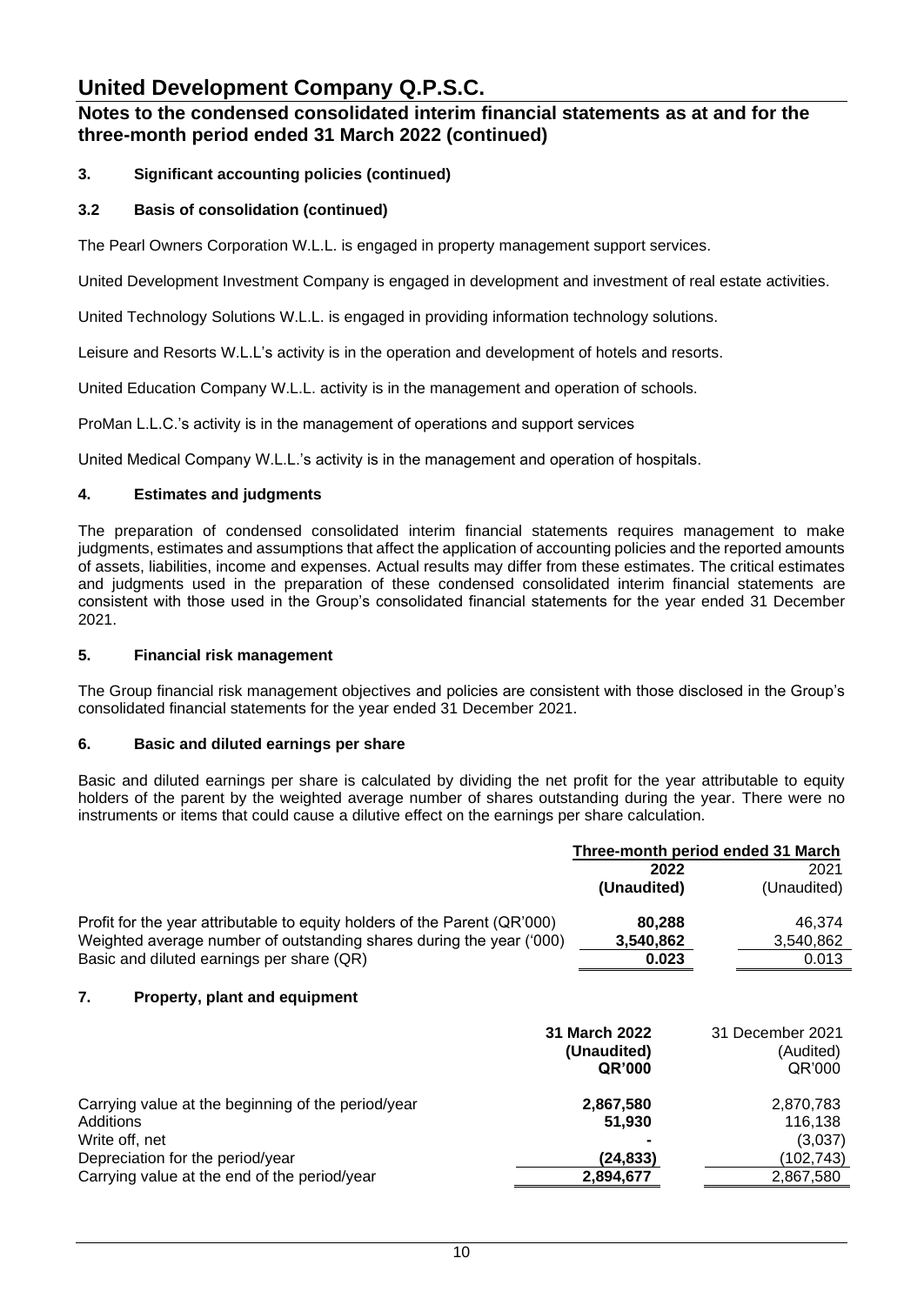### **Notes to the condensed consolidated interim financial statements as at and for the three-month period ended 31 March 2022 (continued)**

### **8. Investment properties**

|                                                                                                                                         | 31 March 2022<br>(Unaudited)<br>QR'000       | 31 December 2021<br>(Audited)<br>QR'000                   |
|-----------------------------------------------------------------------------------------------------------------------------------------|----------------------------------------------|-----------------------------------------------------------|
| Balance at the beginning of the period/year<br>Additions<br>Transfers, net<br>Fair value gains<br>Balance at the end of the period/year | 10,005,575<br>25,794<br>34,271<br>10,065,640 | 9,717,613<br>323,181<br>(50, 690)<br>15,471<br>10,005,575 |
| 9.<br><b>Right-of-use assets</b>                                                                                                        |                                              |                                                           |
|                                                                                                                                         | 31 March 2022<br>(Unaudited)<br>QR'000       | 31 December 2021<br>(Audited)<br>QR'000                   |
| Balance at the beginning of the period/year<br>Additions<br>Depreciation for the period/year<br>Balance at the end of the period/year   | 11,698<br>(379)<br>11,319                    | 7,207<br>7,213<br>(2,722)<br>11,698                       |
| 10.<br>Intangible assets                                                                                                                |                                              |                                                           |
|                                                                                                                                         | 31 March 2022<br>(Unaudited)<br>QR'000       | 31 December 2021<br>(Audited)<br>QR'000                   |
| Balance at the beginning of the period/year<br>Additions<br>Amortisation for the period/year<br>Balance at the end of the period/year   | 2,498<br>237<br>(56)<br>2,679                | 709<br>2,015<br>(226)<br>2,498                            |
| 11.<br><b>Investment in associate</b>                                                                                                   |                                              |                                                           |
|                                                                                                                                         | 31 March 2022<br>(Unaudited)<br>QR'000       | 31 December 2021<br>(Audited)<br>QR'000                   |
| Balance at the beginning of the period/year<br>Share of profit for the period/year<br>Dividend received                                 | 37,954<br>(237)                              | 43,233<br>1,121<br>(6,400)                                |
| Balance at the end of the period/year                                                                                                   | 37,717                                       | 37,954                                                    |

Investment in associate represents the Group's shareholding of 32% in United Readymix W.L.L., a company incorporated in the State of Qatar, engaged in the production and sale of ready-mix concrete and other building materials.

### **12. Investment securities**

|                                             | 31 March 2022<br>(Unaudited)<br>QR'000 | 31 December 2021<br>(Audited)<br>QR'000 |
|---------------------------------------------|----------------------------------------|-----------------------------------------|
| Balance at the beginning of the period/year | 49.823                                 | 51,787                                  |
| Fair value gain/(loss)                      | 3.919                                  | (1,964)                                 |
| Balance at the end of the period/year       | 53,742                                 | 49,823                                  |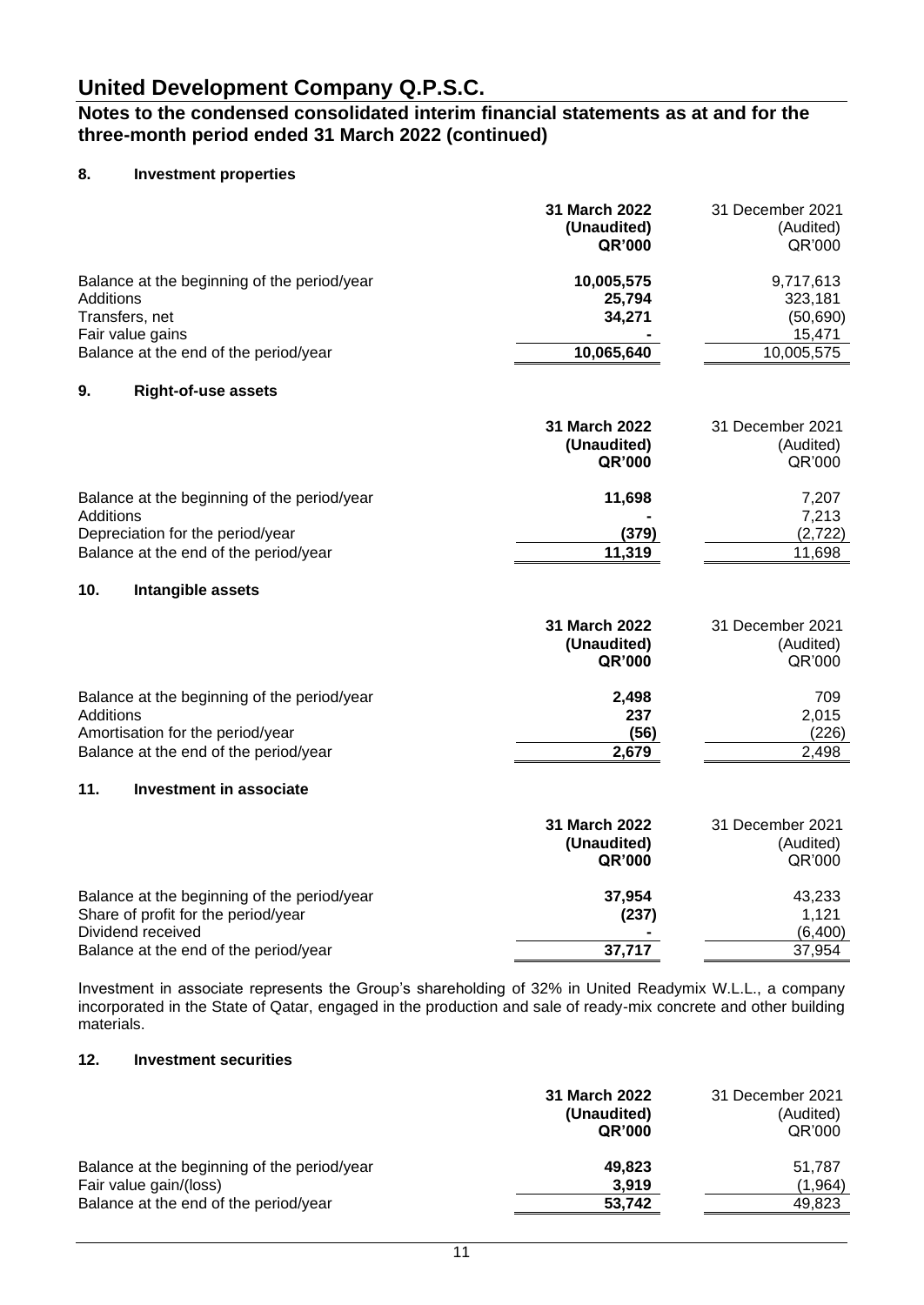### **Notes to the condensed consolidated interim financial statements as at and for the three-month period ended 31 March 2022 (continued)**

### **12. Investment securities (continued)**

|                                                                                                                                      | 31 March 2022<br>(Unaudited)<br>QR'000       | 31 December 2021<br>(Audited)<br>QR'000       |
|--------------------------------------------------------------------------------------------------------------------------------------|----------------------------------------------|-----------------------------------------------|
| Quoted shares inside Qatar                                                                                                           | 37,355                                       | 32,396                                        |
| Quoted shares outside Qatar                                                                                                          | 16,387                                       | 17,427                                        |
|                                                                                                                                      | 53,742                                       | 49,823                                        |
| 13.<br><b>Inventories</b>                                                                                                            | 31 March 2022<br>(Unaudited)<br>QR'000       | 31 December 2021<br>(Audited)<br>QR'000       |
| Land and properties held for trading<br>Construction works in progress<br>Material and spare parts<br>Food, beverage and consumables | 850,726<br>30,073<br>8,752<br>854<br>890,405 | 916,542<br>20,597<br>15,054<br>808<br>953,001 |

#### **14. Deferred costs**

These represent costs incurred in respect of connection revenue and one-time capacity revenue that is recognised on a straight-line basis over the term of the contracts with the customers, which is in line with the recognition of revenue from these sources.

#### **15. Accounts and other receivables**

|                                            | 31 March 2022<br>(Unaudited)<br>QR'000 | 31 December 2021<br>(Audited)<br>QR'000 |
|--------------------------------------------|----------------------------------------|-----------------------------------------|
| Non-current:                               |                                        |                                         |
| Accounts receivable                        | 781,602                                | 809,362                                 |
| Long term deposits                         | 20,849                                 | 20,659                                  |
| Deferred tax asset                         | 1,235                                  | 1,236                                   |
|                                            | 803,686                                | 831,257                                 |
| Current:                                   |                                        |                                         |
| Accounts receivable, net                   | 736,641                                | 764,072                                 |
| Advances to contractors                    | 133,083                                | 164.272                                 |
| Amounts due from related parties (Note 25) | 1.130                                  | 1,058                                   |
| Prepayments and accruals                   | 53,479                                 | 20,356                                  |
| <b>Others</b>                              | 604,018                                | 593,614                                 |
|                                            | 1,528,351                              | 1,543,372                               |
|                                            |                                        |                                         |

### **16. Cash and bank balances**

|                                                             | 31 March 2022<br>(Unaudited)<br><b>QR'000</b> | 31 December 2021<br>(Audited)<br>QR'000 |
|-------------------------------------------------------------|-----------------------------------------------|-----------------------------------------|
| Cash in hand and bank balances                              | 219.661                                       | 336,103                                 |
| Time deposits                                               | 1,450,004                                     | 1,459,762                               |
| Total cash and bank balances                                | 1,669,665                                     | 1,795,865                               |
| Time deposits with original maturities greater than 90 days | (1,450,004)                                   | (1,459,762)                             |
| Cash and cash equivalents                                   | 219,661                                       | 336,103                                 |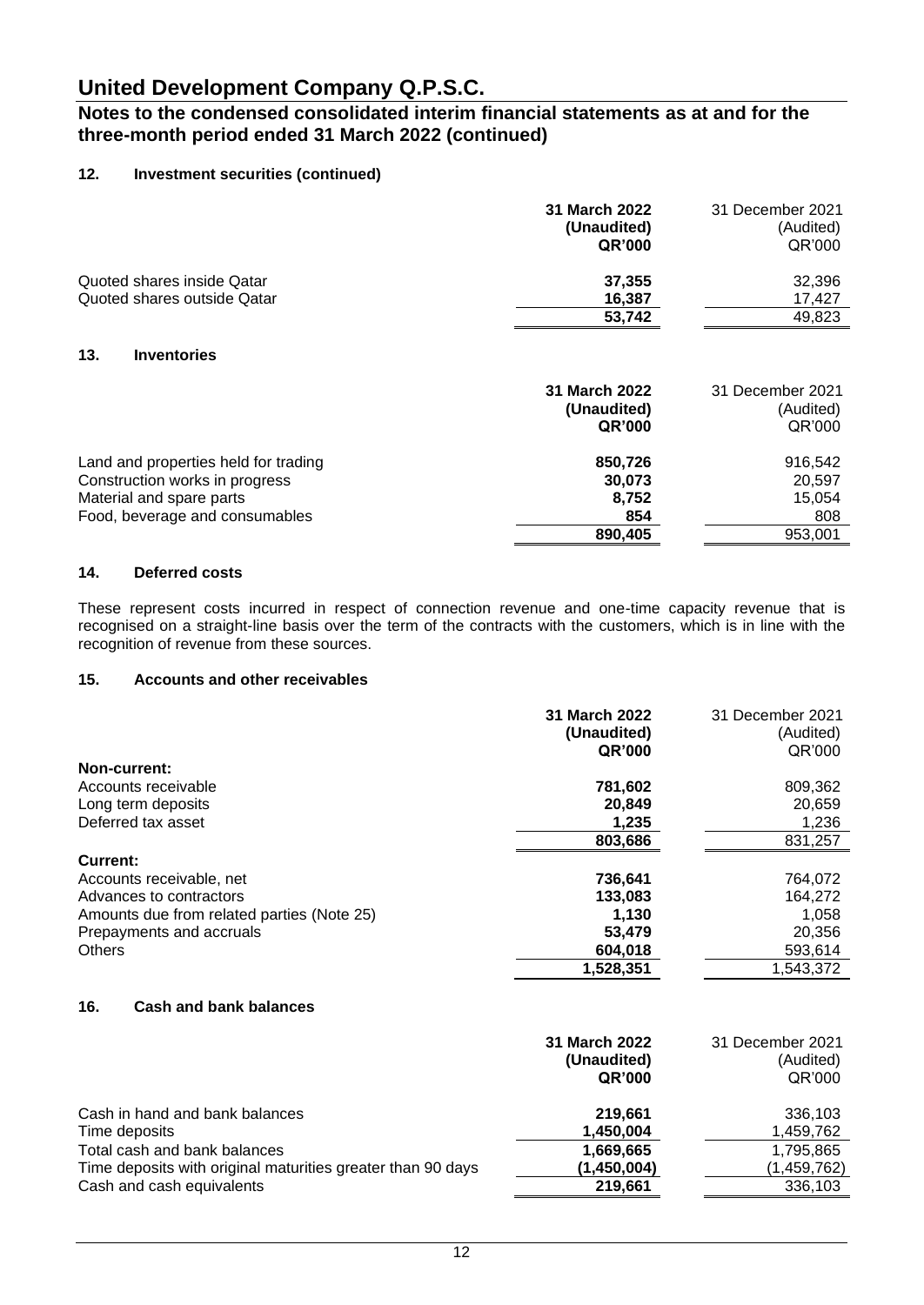### **Notes to the condensed consolidated interim financial statements as at and for the three-month period ended 31 March 2022 (continued)**

### **17. Share capital**

At the reporting date, share capital represents 3,540,862,500 authorised, issued and fully paid ordinary shares of QR 1 each. As per instructions of the Qatar Financial Markets Authority, the Extraordinary General Assembly on 26 February 2019 approved a 10 for 1 share split whereby 10 new shares with a par value of QR 1 each were exchanged for each old share with a par value of QR 10. This was affected on 3 July 2019 causing an increase in the number of authorised and issued shares from 354,086,248 to 3,540,862,500.

### **18. Other reserves**

Other reserves represent asset revaluation reserve that is used to record increases in the fair value of property, plant and equipment that were subject to fair valuation minus decreases to the extent that such decrease relates to an increase on the same asset previously recognised in equity.

#### **19. Loans and borrowings**

|                                                   | 31 March 2022<br>(Unaudited)<br>QR'000 | 31 December 2021<br>(Audited)<br>QR'000 |
|---------------------------------------------------|----------------------------------------|-----------------------------------------|
| Loans and borrowings                              | 4,762,633                              | 4,563,731                               |
| Unamortised costs associated with raising finance | (28,616)                               | (30,508)                                |
|                                                   | 4,734,017                              | 4,533,223                               |
| Presented as:                                     |                                        |                                         |
| Non-current liability                             | 3,489,758                              | 3,012,139                               |
| Current liability                                 | 1,244,259                              | 1,521,084                               |
|                                                   | 4,734,017                              | 4,533,223                               |
| 20.<br><b>Accounts and other payables</b>         |                                        |                                         |
|                                                   | 31 March 2022                          | 31 December 2021                        |

|                                          | JI MANILI LULL<br>(Unaudited)<br><b>QR'000</b> | <u>JI DECENIDEI ZUZ I</u><br>(Audited)<br>QR'000 |
|------------------------------------------|------------------------------------------------|--------------------------------------------------|
| Non-current:                             |                                                |                                                  |
| Master community reserve fund            | 118,132                                        | 114,240                                          |
| Current:                                 |                                                |                                                  |
| Accounts payable                         | 124,448                                        | 222,607                                          |
| Accrued contract costs                   | 568,416                                        | 567,808                                          |
| Advances received from customers         | 1,783,269                                      | 1,728,819                                        |
| Other accruals                           | 175,429                                        | 200,961                                          |
| Income tax payable                       | 5.845                                          | 5.310                                            |
| Amounts due to related parties (Note 25) | 980                                            |                                                  |
| Other liabilities                        | 517,600                                        | 531,851                                          |
|                                          | 3,175,987                                      | 3,257,356                                        |

### **21. Retention payable**

Retention payable represents amounts withheld from payments to contractors as per contractual terms. These amounts are payable upon completion of work and satisfactory discharge of obligations by the relevant contractors.

#### **22. Deferred revenue**

Deferred revenue represents connection fees and one-time capacity revenues that will be recognised in the statement of profit or loss on a straight-line basis over the term of the contracts with customers. Related direct costs are recognised into the statement of profit or loss at the same time (Note 14).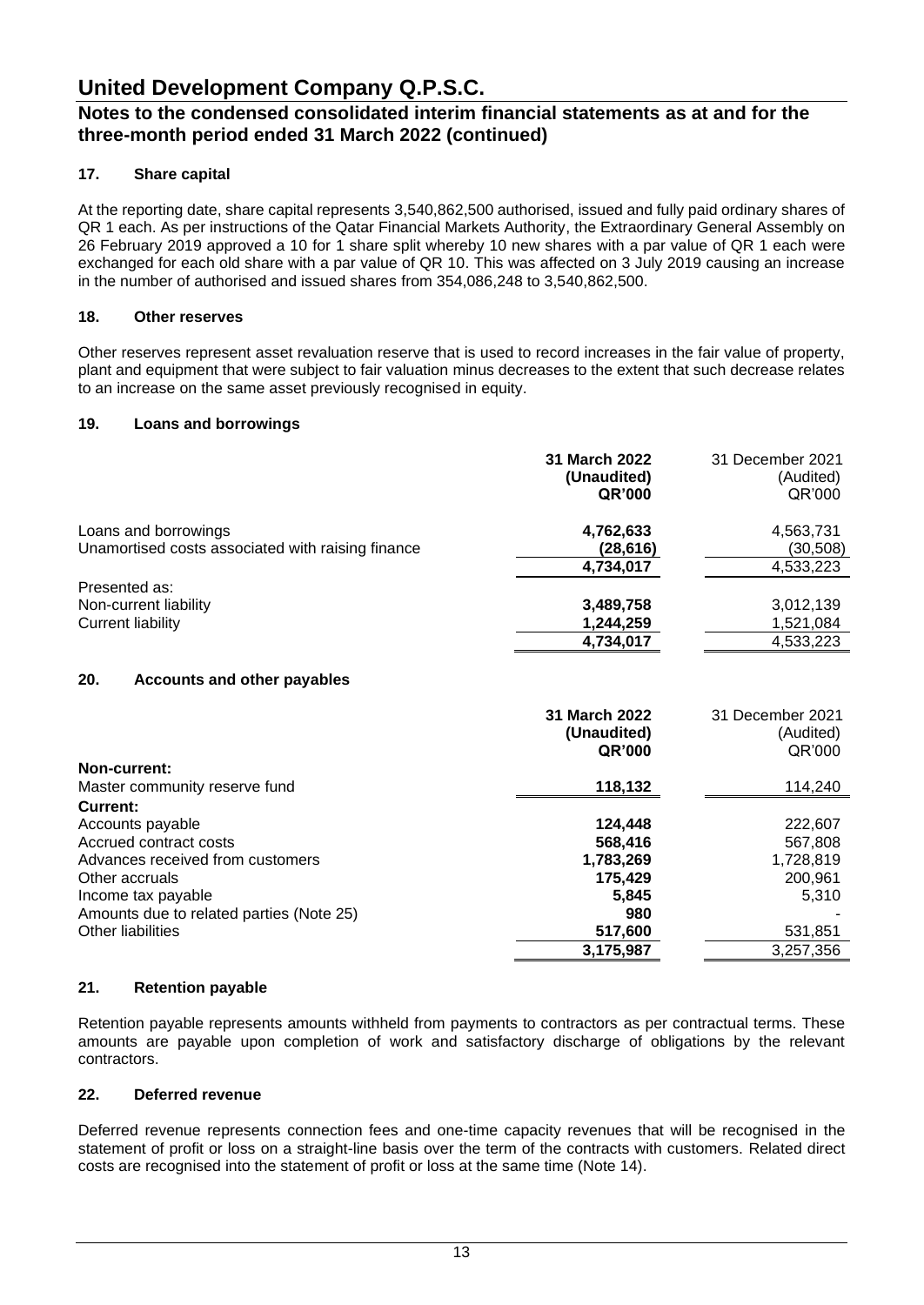### **Notes to the condensed consolidated interim financial statements as at and for the three-month period ended 31 March 2022 (continued)**

### **23. Employees' end-of-service benefits**

|                                                                                                                                                                                     | 31 March 2022<br>(Unaudited)<br><b>QR'000</b> | 31 December 2021<br>(Audited)<br>QR'000    |
|-------------------------------------------------------------------------------------------------------------------------------------------------------------------------------------|-----------------------------------------------|--------------------------------------------|
| Balance at the beginning of the period/year<br>Charge for the period/year<br>Payments during the period/year<br>Balance at the end of the period/year                               | 49,708<br>2,358<br>(1,258)<br>50,808          | 47,977<br>6,213<br>(4, 482)<br>49,708      |
| 24.<br><b>Lease liabilities</b>                                                                                                                                                     |                                               |                                            |
|                                                                                                                                                                                     | 31 March 2022<br>(Unaudited)<br><b>QR'000</b> | 31 December 2021<br>(Audited)<br>QR'000    |
| Balance at the beginning of the period/year<br>Additions<br>Lease payments during the period/year<br>Interest expense on lease liabilities<br>Balance at the end of the period/year | 12,162<br>(393)<br>119<br>11,888              | 7,445<br>7,213<br>(3,051)<br>555<br>12,162 |
| Presented as:<br>Non-current liabilities<br><b>Current liabilities</b>                                                                                                              | 9,010<br>2,878<br>11,888                      | 9,273<br>2,889<br>12,162                   |

#### **25. Related parties**

Note 3.2 and Note 11 provide information about the Group structure for subsidiaries and associates respectively. During the period certain transactions have occurred with related parties on the same commercial terms and conditions as third parties. Pricing policies and terms of these transactions are approved by the Group's management.

Balances with the related parties and nature of significant transactions and amounts involved are as follows:

|                                         | 31 March 2022<br>(Unaudited)<br>QR'000 | 31 December 2021<br>(Audited)<br>QR'000 |
|-----------------------------------------|----------------------------------------|-----------------------------------------|
| Amounts due from United Readymix W.L.L. | 1,130                                  | 1,058                                   |
| Amounts due to Orbital Education        | (980)                                  |                                         |
| 26.<br><b>Contingent liabilities</b>    |                                        |                                         |
|                                         | 31 March 2022<br>(Unaudited)<br>QR'000 | 31 December 2021<br>(Audited)<br>QR'000 |
| Bank guarantees and bonds               | 6,062                                  | 6,062                                   |

The Group anticipates that no material liability will arise from the above guarantees which are issued in the ordinary course of business.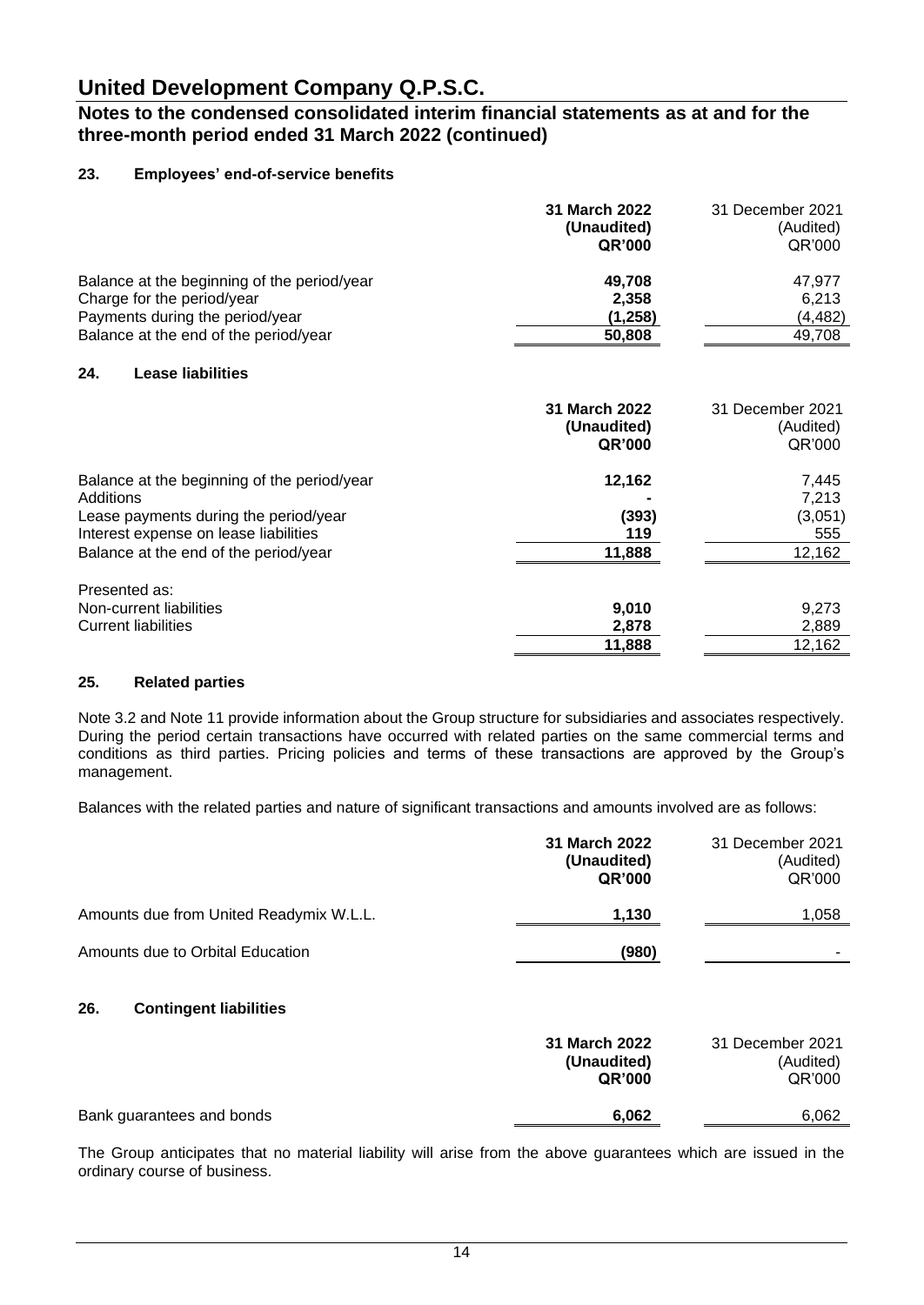### **Notes to the condensed consolidated interim financial statements as at and for the three-month period ended 31 March 2022 (continued)**

### **26. Contingent liabilities (continued)**

There is an ongoing court case between the Company and a developer wherein the developer has filed a case against the Company and the Company has filed a counterclaim against the developer, each seeking compensation for recovery of costs incurred and damages suffered. The developer's case was decreed by the court in their favour, but the Company has appealed against the judgement. No profit or loss on this project has been recognized by the Company but based on the assessment of the Company's lawyers, no material additional liability is expected to arise from this case.

There is a court case between the Company and a developer wherein both parties have claimed compensation and damages from each other. Although the case was decreed by the court in favour of the developer after netting the amounts due to the Company, the Company appealed against the judgement. The appeal was accepted, and the case will be reviewed again by the related Court. Based on the assessment of the Company's lawyers, no material liability is expected to arise from this case.

#### **27. Capital commitments**

|                                                      | 31 March 2022<br>(Unaudited)<br>QR'000 | 31 December 2022<br>(Audited)<br>QR'000 |
|------------------------------------------------------|----------------------------------------|-----------------------------------------|
| Contractual commitments to contractors and suppliers | 1,288,269                              | 1,518,006                               |

#### **28. Financial instruments**

The significant accounting policies and methods adopted, including the criteria for recognition, basis of measurement and the basis on which income and expenses are recognised in respect of each class of financial asset and financial liability are the same as those that were applied in the consolidated financial statements of the Group as at and for the year ended 31 December 2021.

### **29. Fair values of financial instruments**

Financial assets consist of investment securities, cash and bank balances, available-for-sale financial assets and receivables. Financial liabilities consist of loans and borrowings, payables, and accrued expenses.

Fair value is the price that would be received to sell an asset or paid to transfer a liability in an orderly transaction between market participants at the measurement date. Differences can therefore arise between book value under historical cost method and fair value estimates.

#### *Fair value hierarchy*

The Company uses the following hierarchy for determining and disclosing the fair value of financial instruments by valuation technique:

- Level 1: quoted (unadjusted) prices in active markets for identical assets or liabilities;
- Level 2: other techniques for which all inputs which have a significant effect on the recorded fair value are observable, either directly or indirectly; and
- Level 3: techniques which use inputs which have a significant effect on the recorded fair value that are not based on observable market data.

The management considers the carrying amounts of the financial assets and financial liabilities recognised in these condensed consolidated interim financial statements are approximate to their fair values. The entire portfolio of investment securities (Note 12) is classified as Level 1, property, plant and equipment (Note 7) is classified as Level 3 and investment properties (Note 8) are classified under Level 2 and Level 3.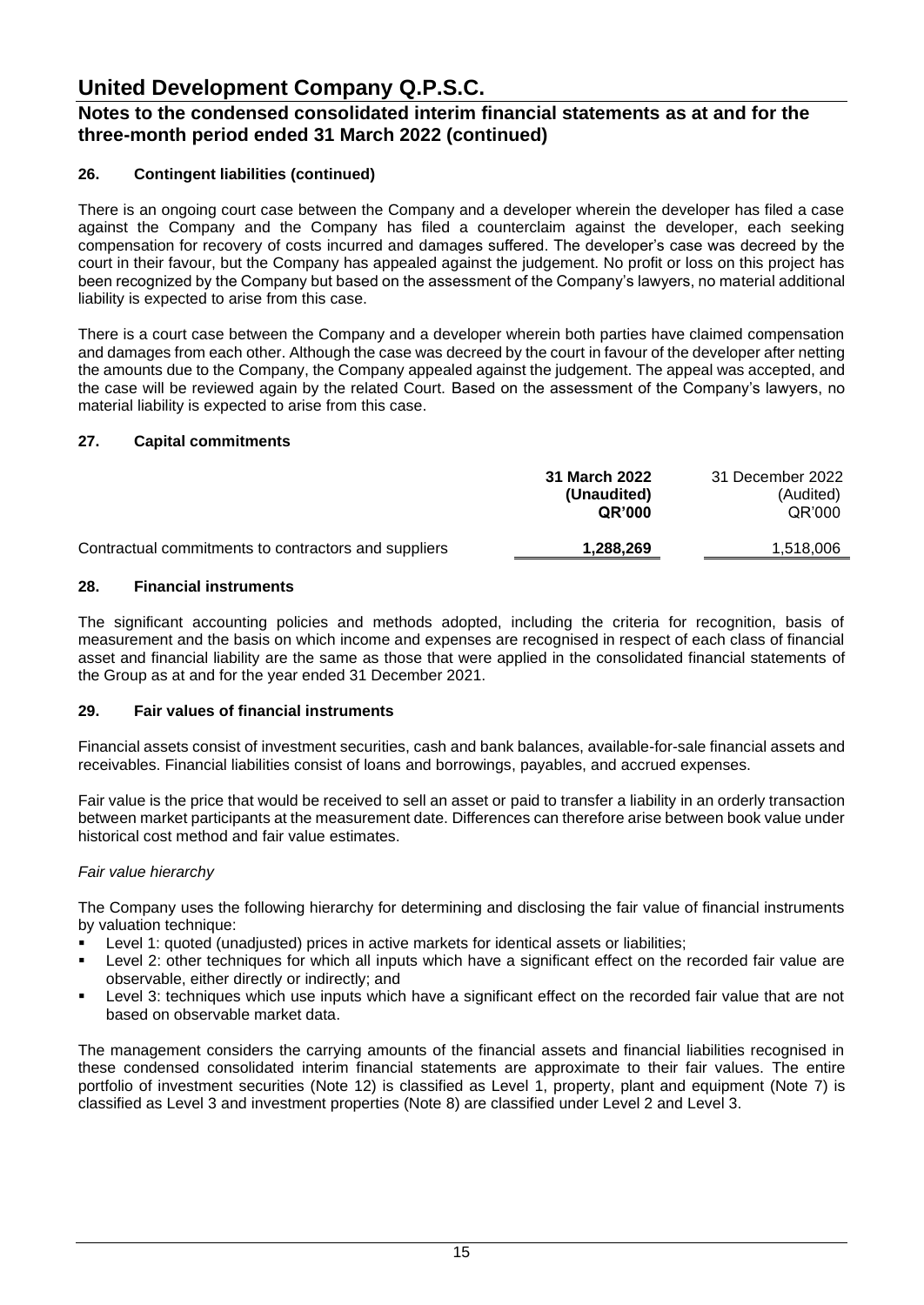### **Notes to the condensed consolidated interim financial statements as at and for the three-month period ended 31 March 2022 (continued)**

### **30. Operating segments**

The Group has four reportable segments, as described below, which are the Group's strategic business units. The strategic business units offer different products and services and are managed separately because they require separate business strategies. For each of the strategic business units, the Group reviews internal management reports on a regular basis. The following summary describes the operations in each of the Group's reportable segments:

Reportable segment Nature of operations Urban development Real estate development and construction activities Hospitality and leisure Investment and development of hotel, leisure facilities and selling of luxurious items Infrastructure and utilities Construction and management of district cooling systems and marina activities Other operations Providing information technology solutions and other services

The accounting policies of the reportable segments are the same as described in note 3.

Information regarding the results of each reportable segment is included below. Performance is measured based on segment profit, as included in the internal management reports that are reviewed by the Management. Segment profit is used to measure performance as management believes that such information is the most relevant in evaluating the results of certain segments relative to other entities that operate within these industries. Inter-segment pricing is determined on an arm's length basis.

#### **Geographical segments**

The Group has not diversified its activities outside of the State of Qatar except for United Development Investment Company (established in Cayman Island), which does not have any material operations outside Qatar. Majority of the Group assets are in the State of Qatar, accordingly, there are no distinctly identifiable geographical segments in the Group as at 31 March 2022. Inter

|                              | Urban       | Hospitality | Infrastructure |               | 11 I I GI - |            |
|------------------------------|-------------|-------------|----------------|---------------|-------------|------------|
|                              |             |             |                |               | segment     |            |
|                              | development | and leisure | and utilities  | <b>Others</b> | elimination | Total      |
|                              | QR'000      | QR'000      | QR'000         | QR'000        | QR'000      | QR'000     |
| 31 March 2022 (Unaudited):   |             |             |                |               |             |            |
| Real estate revenue          | 234,484     |             |                |               |             | 234,484    |
| Capacity charges             |             |             | 61,964         |               | (5, 349)    | 56,615     |
| Consumption & ETS sale       |             |             | 32,173         |               | (5,965)     | 26,208     |
| Marina operations            |             |             | 8,429          |               |             | 8,429      |
| Food and beverage sale       |             | 7,762       |                |               |             | 7,762      |
| <b>Others</b>                | 13,337      |             |                | 56,259        | (17, 237)   | 52,359     |
| Total revenue                | 247,821     | 7,762       | 102,566        | 56,259        | (28,551)    | 385,857    |
|                              |             |             |                |               |             |            |
| Finance income               | 13,378      | 2           | 1,982          | 475           |             | 15,837     |
| Finance costs                | (28, 697)   | (45)        | (3,943)        |               | 2,238       | (30,447)   |
| Depreciation                 | (6,030)     | (461)       | (15, 448)      | (50)          | (2,844)     | (24, 833)  |
| Net share of results in      |             |             |                |               |             |            |
| associates                   | (237)       |             |                |               |             | (237)      |
|                              |             |             |                |               |             |            |
| Profit/(loss) for the period | 125,777     | (1,839)     | 27,224         | 6,594         | (75,070)    | 82,686     |
|                              |             |             |                |               |             |            |
| Segment assets               | 17,649,052  | 23,634      | 2,282,406      | 250,317       | (189, 906)  | 20,015,503 |
| Segment liabilities          | 7,571,291   | 13,911      | 1,408,400      | 236,248       | (169, 447)  | 9,060,403  |